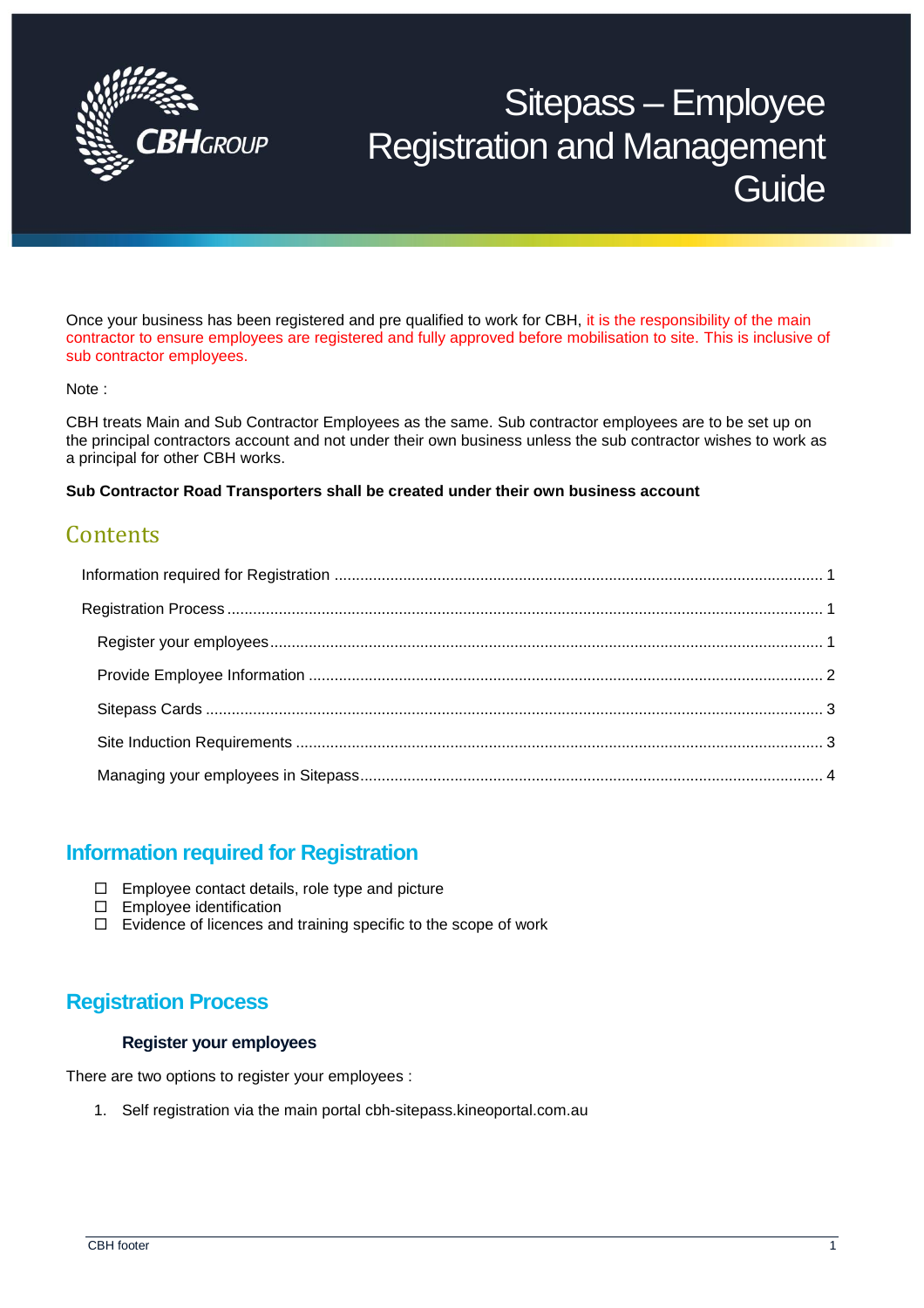

2. Be registered by the Business Administrator and issued log in details

| H3E Cultural Alignment Question     | алинин гим                            |
|-------------------------------------|---------------------------------------|
| <b>HSE Performance History</b><br>o |                                       |
| <b>Employees</b><br>Active          | <b>Time Zone</b><br>٠<br>Australia/Pe |
|                                     | Personal                              |

#### <span id="page-1-0"></span>**Provide Employee Information**

- A. **Personal details** contact details etc
- B. **Identification** Drivers Licence, Passport etc
- C. Select mandatory **Employee Categories** as per below :

Select "yes" if you are working as an A class contractor. This includes training on CBH risk management practices embedded in the induction.

• Will you be working as an A class embedded contractor reporting to a CBH staff member?

| 'es |
|-----|
| JΛ  |

#### **As B,C,D contractors do not need this induction content, they shall answer NO.**

**Note : Road Transport Drivers MUST select the "Grain Truck Driver MC" Category to ensure the link between Sitepass and Loadnet/Rover is created.**

- D. **Role specific licences** Provide licences and/or training required specific to the scope of works
- E. **Worker Health and Fitness Declaration** ALL Contractor employees are to complete this declaration and be countersigned by their business supervisor/manager before mobilisation

**Once the employee has completed all requirements (Inclusive of Induction) Sitepass will approve and automatically issue a Sitepass card**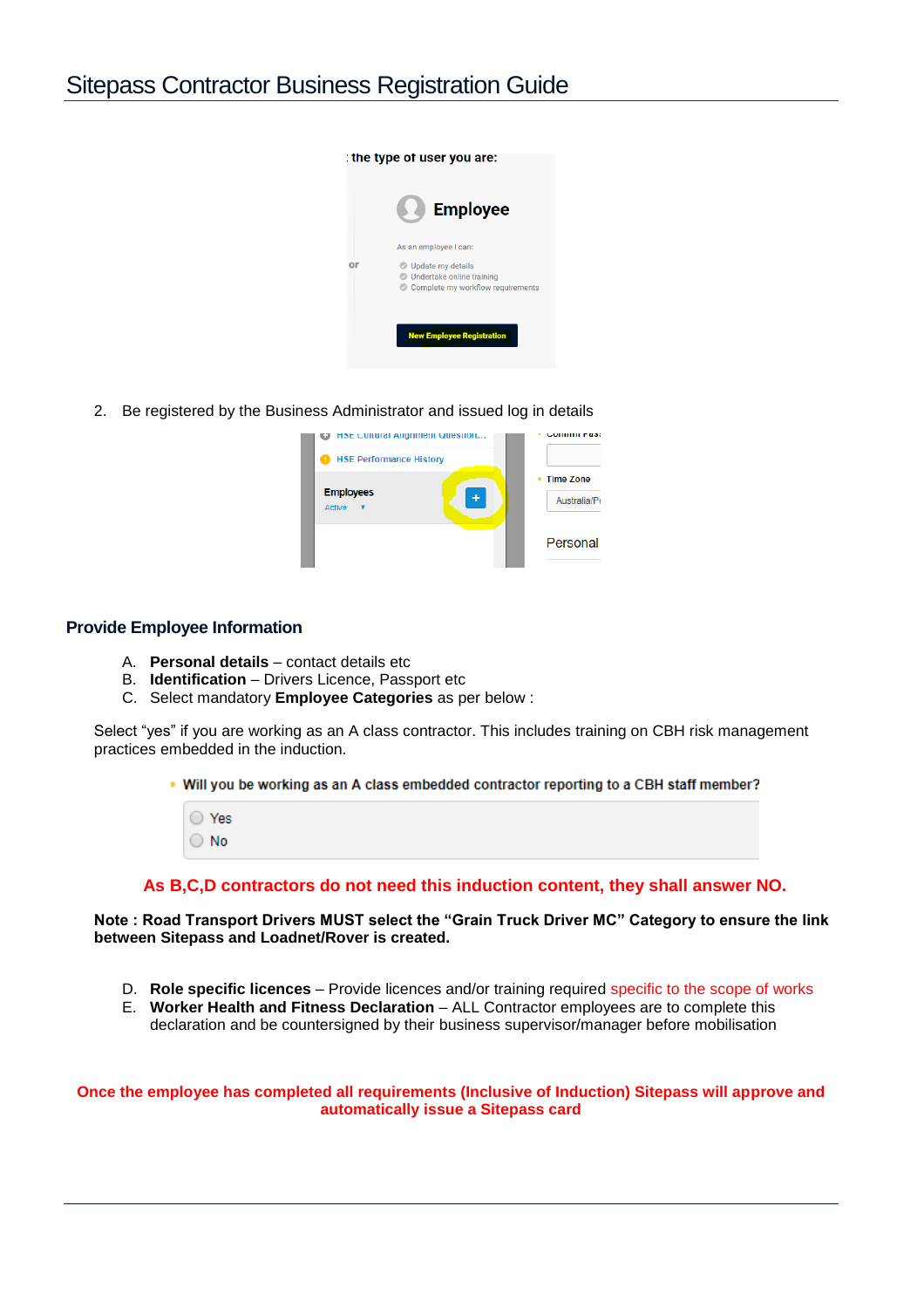# Sitepass Contractor Business Registration Guide

#### <span id="page-2-0"></span>**Sitepass Cards**

Sitepass cards are not issued physically. Evidence shall be kept digitally or printed out by individuals.

To access the digital card, go to the summary section of the employee profile then click as shown



#### <span id="page-2-1"></span>**Site Induction Requirements**

Once all above requirements have been met, Contractor Employee/s can be enrolled in Site Specific Inductions by the **Business Administrator or a CBH representative**. The Site Inductions are mandatory.

**Enrol in Online Course(s)** 

**Actions** 

Click induction on the users profile, Then select "Enrol in Online Course"

 $\Box$ #26784 CBH - ARC Flash Fundamentals  $\Box$ #26072 CBH Projects Contractor Induction Ø #27543 CBH Site Induction - Binnu #27410 CBH Site Induction - Bulyee ø CBH Site Induction - Geraldton Terminal #27586  $\overline{v}$  $\Box$ #8740 Contractor Induction - Construction and maintenance Contractor Induction - Projects and others  $\Box$ #8794  $\Box$ #8852 Contractor Induction - Tarping contractors #8741 Contractor Induction - Rail #8822 Contractor Induction - Road Transporter  $\blacktriangledown$ Add Cancel

Then enrol the individual in the specific sites they need to visit :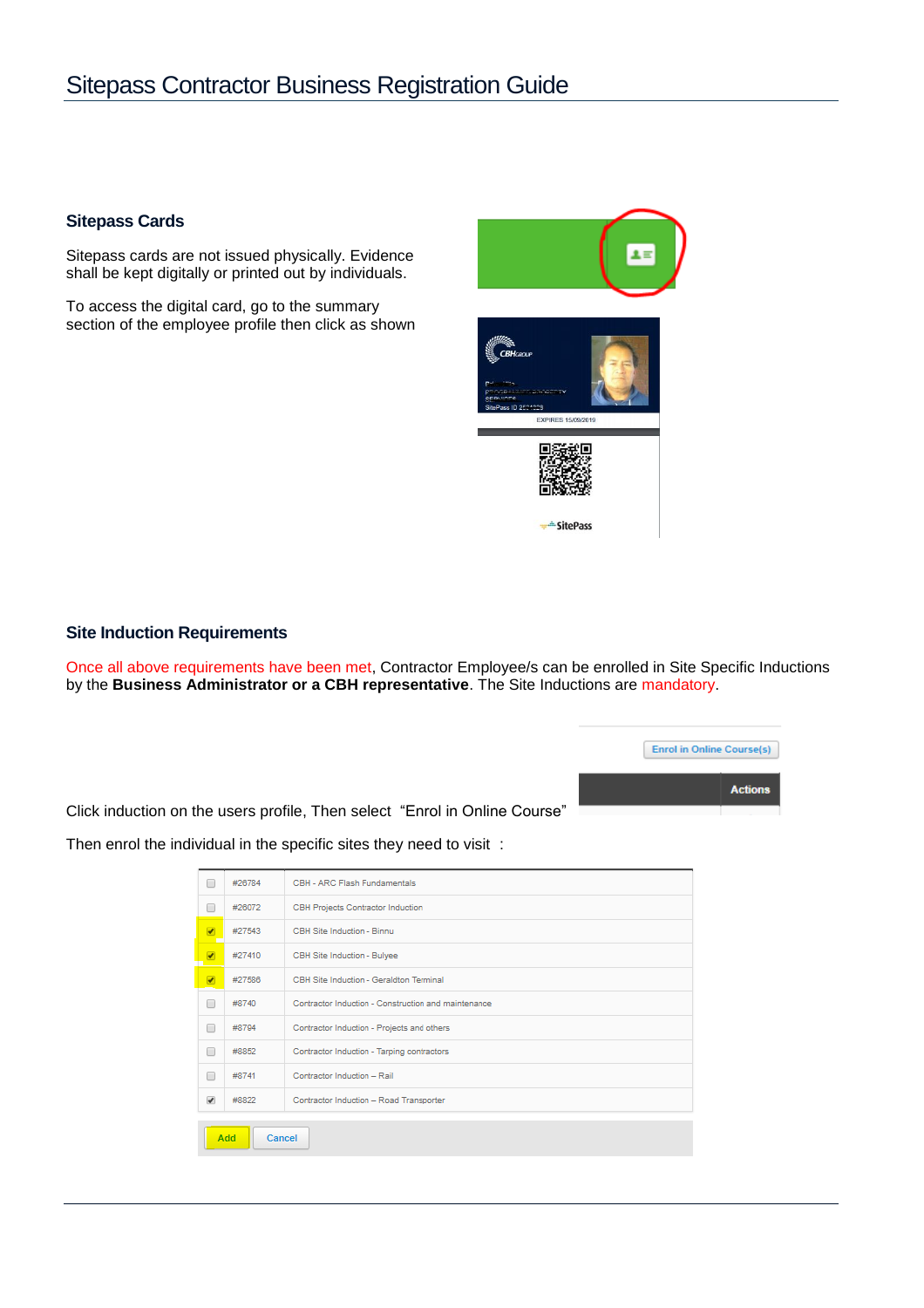#### **Note : Whilst there are individual Site Induction courses remaining to be completed by the individual, the overall status will appear "Pending". This will not affect your overall status with CBH if your card has been issued.**

#### **Exemptions :**

Project Delivery Group Contractors with Site Ownership can upload Site Specific Inductions via the Induction Register in the Business Profile.



#### **Road Transporter Contractor Employees and Sub Contractors DO NOT need to enrol in Site Inductions as they are completed in the Rover Application.**

#### <span id="page-3-0"></span>**Managing your employees in Sitepass**

#### **1. Archiving / Reactivating Employees**

CBH is not responsible for reactivating your staff, to do this your business administrator can toggle between active and archived employees. From "Personal Details", click "Enable/Disable" then save and submit.



#### **2. Changing businesses**

Should you require an employee to change businesses, please email [contractor.safety@cbh.com.au](mailto:contractor.safety@cbh.com.au) to administer the action

#### **3. Managing licences**